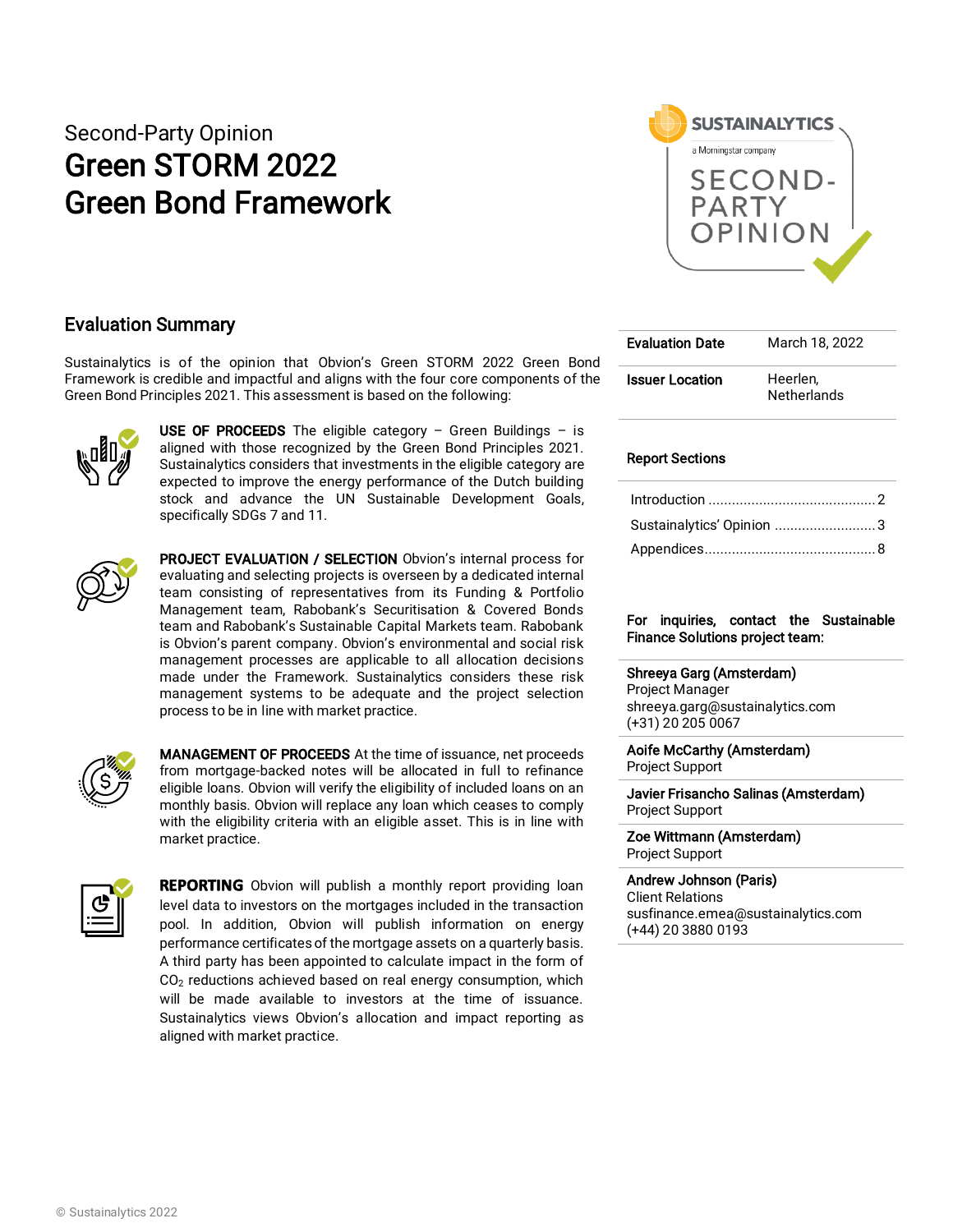

## <span id="page-1-0"></span>Introduction

Established in 2002, Obvion N.V. ("Obvion" or the "Company") is a residential mortgage provider headquartered in Heerlen, the Netherlands. Since 2012, Obvion is a wholly owned subsidiary of Coöperatieve Rabobank U.A. ("Rabobank" or the "Group"), a Dutch multinational banking and financial services company involved in retail and wholesale banking, as well as in food and agribusiness.

Obvion has developed the Green STORM 2022 Green Bond Framework (the "Framework") under which it intends to issue one or more green residential mortgage-backed bonds and use the proceeds to refinance, in whole or in part, its mortgage portfolio, which is expected to deliver positive environmental impact by improving the energy performance of the building stock in the Netherlands. The Framework follows the 2016, 2017, 2018, 2019 and 2021 Green STORM Green Bond Frameworks which applied to prior issuances under the same programme. The Framework defines eligibility criteria in the following green category:

1. Green Buildings

Obvion engaged Sustainalytics to review the Green STORM 2022 Green Bond Framework, dated March 2022, and to provide a Second-Party Opinion on the Framework's environmental credentials and its alignment with the Green Bond Principles 2021 (GBP). <sup>1</sup> The Framework has been or will be published in a separate document. 2

### Scope of work and limitations of Sustainalytics' Second-Party Opinion

Sustainalytics' Second-Party Opinion reflects Sustainalytics' independent<sup>3</sup> opinion on the alignment of the reviewed Framework with the current market standards and the extent to which the eligible project categories are credible and impactful.

As part of the Second-Party Opinion, Sustainalytics assessed the following:

- The Framework's alignment with the Green Bond Principles 2021, as administered by ICMA;
- The credibility and anticipated positive impacts of the use of proceeds; and
- The alignment of the Obvion's sustainability strategy and performance and sustainability risk management in relation to the use of proceeds.

For the use of proceeds assessment, Sustainalytics relied on its internal taxonomy, version 1.11, which is informed by market practice and Sustainalytics' expertise as an ESG research provider.

As part of this engagement, Sustainalytics held conversations with various members of Obvion's management team to understand the sustainability impact of their business processes and planned use of proceeds, as well as management of proceeds and reporting aspects of the Framework. Obvion representatives have confirmed that: (1) they understand it is the sole responsibility of Obvion to ensure that the information provided is complete, accurate and up to date; (2) they have provided Sustainalytics with all relevant information and (3) any provided material information has been duly disclosed in a timely manner. Sustainalytics also reviewed relevant public documents and non-public information.

This document contains Sustainalytics' opinion of the Framework and should be read in conjunction with that Framework.

Any update of the present Second-Party Opinion will be conducted according to the agreed engagement conditions between Sustainalytics and Obvion.

Sustainalytics' Second-Party Opinion, while reflecting on the alignment of the Framework with market standards, is no guarantee of alignment nor warrants any alignment with future versions of relevant market standards. Furthermore, Sustainalytics' Second-Party Opinion addresses the anticipated impacts of eligible projects expected to be financed with bond proceeds but does not measure the actual impact. The measurement and reporting of the impact achieved through projects financed under the Framework is the responsibility of the Framework owner. The Second-Party Opinion is valid for issuances aligned with the

<sup>&</sup>lt;sup>1</sup> The Green Bond Principles are administered by the International Capital Market Association and are available a[t https://www.icmagroup.org/green](https://www.icmagroup.org/green-social-and-sustainability-bonds/green-bond-principles-gbp/)[social-and-sustainability-bonds/green-bond-principles-gbp/.](https://www.icmagroup.org/green-social-and-sustainability-bonds/green-bond-principles-gbp/)

<sup>&</sup>lt;sup>2</sup> Rabobank will make the Green STORM 2022 Green Bond Framework available to potential investors at its discretion.

<sup>&</sup>lt;sup>3</sup> When operating multiple lines of business that serve a variety of client types, objective research is a cornerstone of Sustainalytics and ensuring analyst independence is paramount to producing objective, actionable research. Sustainalytics has therefore put in place a robust conflict management framework that specifically addresses the need for analyst independence, consistency of process, structural separation of commercial and research (and engagement) teams, data protection and systems separation. Last but not the least, analyst compensation is not directly tied to specific commercial outcomes. One of Sustainalytics' hallmarks is integrity, another is transparency.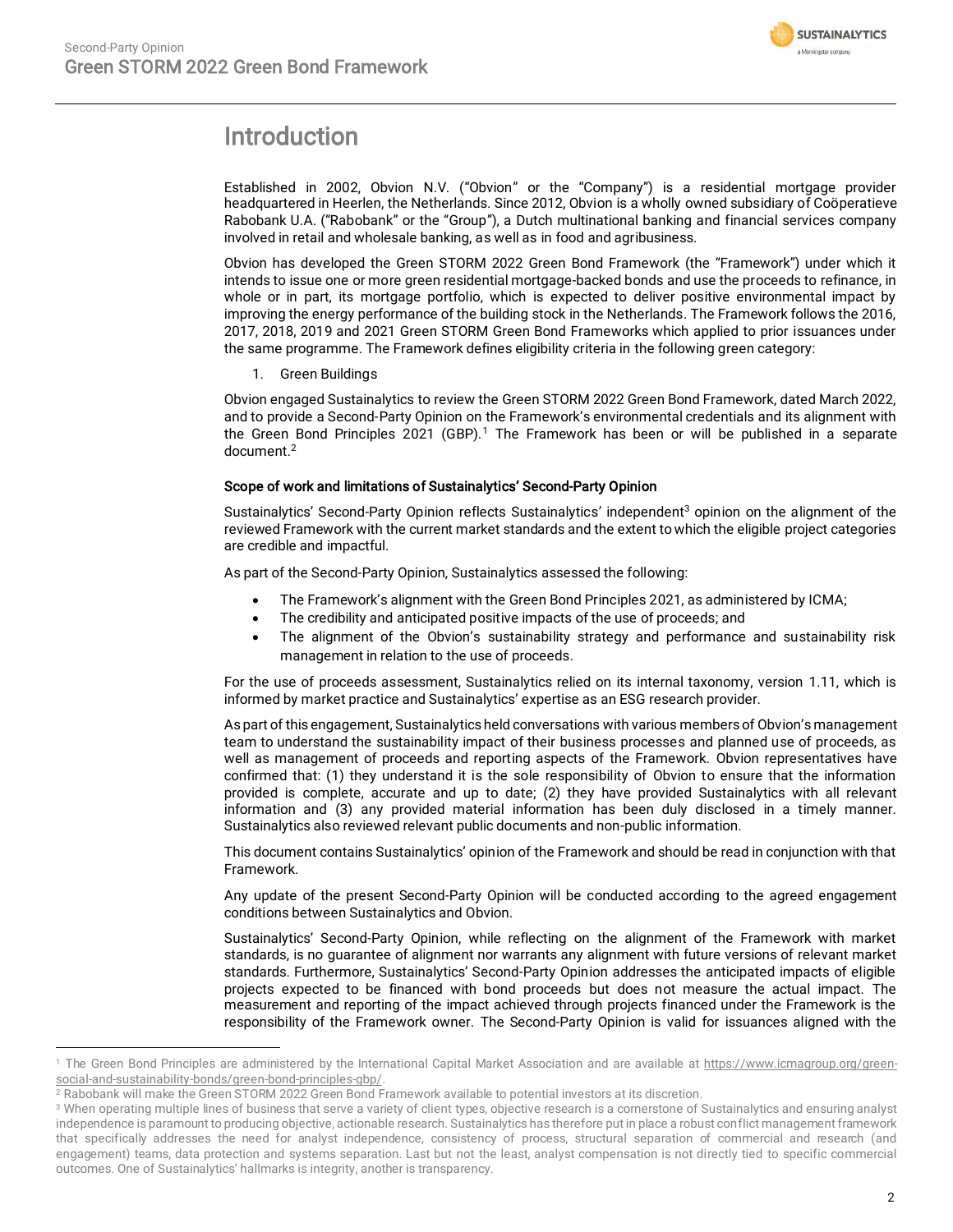

respective Framework for which the Second-Party Opinion was written for a period of twenty-four (24) months from the evaluation date stated herein.

In addition, the Second-Party Opinion opines on the potential allocation of proceeds but does not guarantee the realized allocation of the bond proceeds towards eligible activities.

No information provided by Sustainalytics under the present Second-Party Opinion shall be considered as being a statement, representation, warrant or argument, either in favour or against, the truthfulness, reliability or completeness of any facts or statements and related surrounding circumstances that Obvion has made available to Sustainalytics for the purpose of this Second-Party Opinion.

# <span id="page-2-0"></span>Sustainalytics' Opinion

### Section 1: Sustainalytics' Opinion on the Green STORM 2022 Green Bond **Framework**

Sustainalytics is of the opinion that the Green STORM 2022 Green Bond Framework is credible and impactful, and aligns with the four core components of the GBP. Sustainalytics highlights the following elements of Obvion's Green Bond Framework:

- Use of Proceeds:
	- The eligible category Green Buildings is aligned with those recognized by the GBP. Sustainalytics notes that net proceeds from bonds issued under the Framework will be used to refinance eligible residential mortgage loans in Obvion's portfolio.
		- The Company may refinance residential buildings which meet one of the following criteria:
			- The acquisition and ownership of residential buildings built before 31/12/2020 that have obtained a definitive energy performance certificate (EPC) of at least 'A'. Sustainalytics considers the methodology used to determine the eligible assets based on construction year and EPC data to be robust and credible.
			- The acquisition and ownership of residential buildings built as of 01/01/2021 that have obtained a definitive energy performance certificate of at least 'A++++' to ensure buildings have a net primary energy demand of at least 10% lower than the requirement for NZEB buildings.<sup>4</sup> Sustainalytics considers the NZEB requirements to align with market practice.
	- Sustainalytics notes that the above criteria align with the Low Carbon Buildings criteria of the Climate Bonds Standard. Sustainalytics is of the opinion that financing residential buildings which meet the above criteria will contribute to improved energy performance of the Dutch residential building stock.
	- Obvion has previously issued bonds under the Green STORM programme in 2016, 2017, 2018, 2019 and 2021 using an approach similar to the one defined for the issuance under the Framework. In the current case, Obvion has selected a new eligible pool of assets in line with updated EPC data from Calcasa.
- Project Evaluation and Selection:
	- Obvion will match mortgage loans with qualifying EPCs based on data and research from Calcasa, a third-party real estate data provider. The Company has established an internal team which has evaluated and selected loans in line with the Framework's eligibility criteria. The internal team is headed by Obvion's Treasury Manager and comprises representatives from Obvion's Funding and Portfolio Management team, Rabobank's Securitisation and Covered Bonds team and Rabobank's Sustainable Capital Markets team.
	- Obvion adheres to Rabobank's Sustainability Policy Framework to ensure that environmental and social risks associated with all eligible loans have been identified and addressed. Sustainalytics considers these environmental and social risk management systems to be adequate and aligned with market expectation. For additional details, see Section 2.

<sup>4</sup> As of 01/01/2021, all new buildings in the Netherlands must meet nearly zero-energy building requirements ("Bijna Energieneutrale Gebouwen", BENG). For more information[: https://www.rvo.nl/onderwerpen/duurzaam-ondernemen/gebouwen/wetten-en-regels/nieuwbouw/energieprestatie](https://www.rvo.nl/onderwerpen/duurzaam-ondernemen/gebouwen/wetten-en-regels/nieuwbouw/energieprestatie-beng/indicatoren)[beng/indicatoren](https://www.rvo.nl/onderwerpen/duurzaam-ondernemen/gebouwen/wetten-en-regels/nieuwbouw/energieprestatie-beng/indicatoren)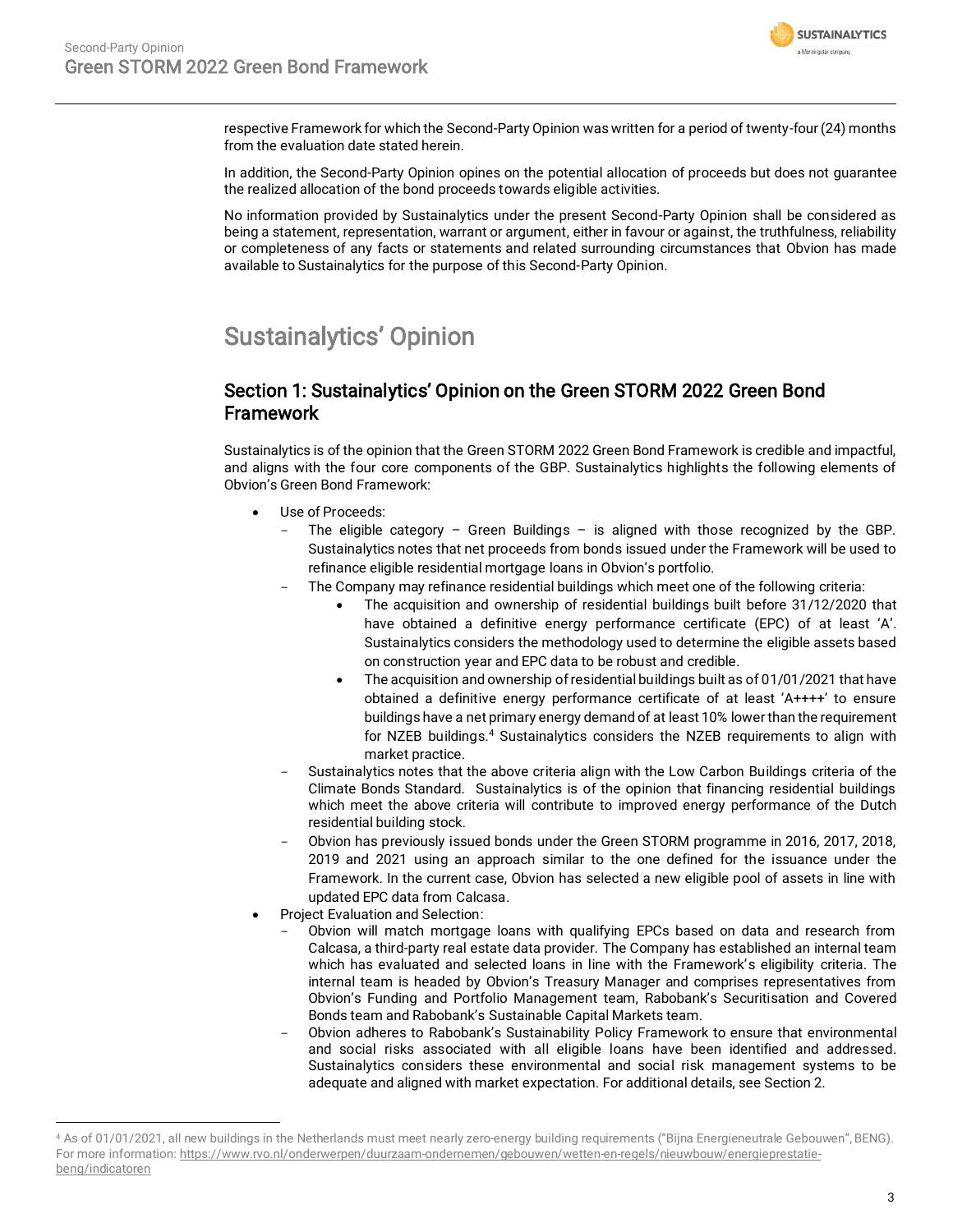

- Based on the use of third-party data to support decision-making, the establishment of a crossfunctional team to carry out project selection and the presence of risk management systems, Sustainalytics considers this process to be in line with market practice.
- Management of Proceeds:
	- At the time of issuance, net proceeds from mortgage-backed notes will be allocated in full to refinance eligible loans.
	- Obvion will report on the portfolio monthly for size, repayments, defaults and other factors which may affect the balance of loans outstanding. Obvion will replace any loan which ceases to comply with the eligibility criteria and replace it with an eligible asset. In addition, Obvion will engage an independent external adviser to check whether the: (i) information included in the loan tape of the underlying pool is included in the relevant prospectus, and (ii) mortgage loans included in the loan tape meet the eligibility criteria.
	- Based on the commitment to full allocation at issuance and ongoing tracking, Sustainalytics considers this process to be in line with market practice.
- Reporting:
	- Obvion will provide loan level data to investors on the underlying pool of eligible assets. On a quarterly basis, Obvion will publish information on the EPCs of the properties securing the mortgage loans. Obvion will report yearly on the composition of the mortgages in the transaction pool in terms of compliance with the selection criteria.
	- In addition, Obvion has appointed a third party to calculate the estimated impact of the transaction, in terms of CO<sub>2</sub> reduction achieved based on the real energy consumption of assets, which will be made available to investors at issuance.
	- Based on the commitment to both allocation reporting and impact reporting, Sustainalytics considers this process to be in line with market practice.

### Alignment with Green Bond Principles 2021

Sustainalytics has determined that the Green STORM 2022 Green Bond Framework aligns with the four core components of the GBP. For detailed information, please refer to Appendix 2: Green Bond/Green Bond Programme External Review Form.

### Section 2: Sustainability Strategy of Obvion

### Contribution of the Framework to Obvion's sustainability strategy

Sustainalytics is of the opinion that Obvion demonstrates a commitment to sustainability by incorporating ESG principles into its core business activities and implementing Rabobank's sustainability ambitions and policies. Rabobank's "Sustainability Policy Framework" focuses on four key areas: (i) environment, (ii) human rights, (iii) labour standards, and (iv) anti-corruption.<sup>5</sup> The Sustainable Policy Framework is applicable to clients in all sectors, products and services, and business partners.

Regarding mortgage lending, Rabobank has implemented sustainability policies for the real estate sector that aim to promote higher energy efficiency, a circular economy, lower greenhouse gas emissions and increase the use of renewable energy in housing and other real estate. Rabobank aims to have an average energy label 'A' for its mortgage portfolio by 2030.<sup>6</sup> Additionally, Rabobank supports Dutch retail customers in investing in home energy efficiency improvements by acting as a co-financer of the Nationaal Warmtefonds (Dutch National Heat Fund), formerly known as Nationaal Energiebespaarfonds (National Energy Saving Fund).<sup>7</sup> Established in 2013, the fund operates on behalf of the Dutch government and allows homeowners to invest in energy-saving measures under favourable conditions. The fund aims to implement more than 220,000 energy-saving measures in 90,000 households and educational institutions by 2023. <sup>8</sup> Rabobank's branches in the Netherlands also organize smart refurbishment meetings where retail customers can meet experts in the field of energy conservation and generation of renewable energy. Furthermore, Rabobank is a signatory to

<sup>5</sup> Rabobank, "Sustainability Policy Framework", (2020), at: https://www.rabobank.com/en/images/sustainability-policy-framework.pdf

<sup>6</sup> Rabobank, "Duurzaam wonen", at: https://www.rabobank.nl/over-ons/in-het-kort/waar-we-ons-op-richten/duurzaamwonen

<sup>7</sup> Nationaal Warmtefonds, "Over ons", at: https://www.energiebespaarlening.nl/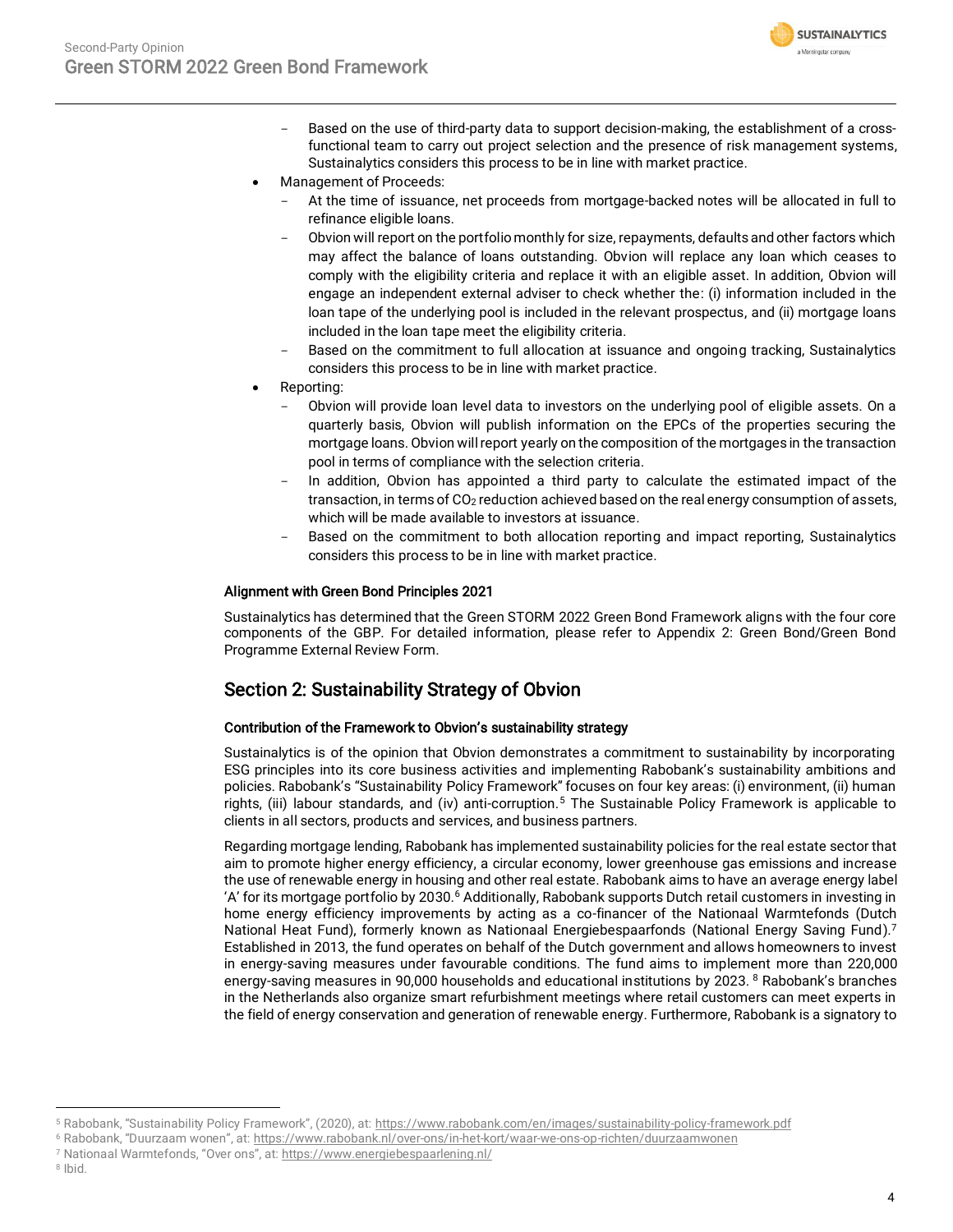

the Dutch Energy Agreement for Sustainable Growth, a negotiated plan between the government and organizations to boost energy transition through renewable sources.<sup>9</sup>

Obvion and Rabobank aim to fully integrate sustainability into their businesses by 2024, among other initiatives, by adding sustainability criteria into performance management and KPIs for all relevant employees, and by improving the sustainability performance of clients.<sup>10</sup> In order to achieve the latter, since 2020, Obvion offers new and existing borrowers a sustainability discount on the interest rate if the mortgage loan is used to finance an energy-efficient house.<sup>11</sup> In addition, through its JobCoach programme, Obvion supports customers having difficulty making their payments with career support. <sup>12</sup> These activities provide evidence that both Obvion and Rabobank are, in Sustainalytics' opinion, well-positioned to issue a green residential mortgage-backed security.

Sustainalytics is of the opinion that the Green STORM 2022 Green Bond Framework is aligned with Obvion's and Rabobank's overall sustainability efforts and will further their action on key environmental priorities.

### Well positioned to address common environmental and social risks associated with the projects

Sustainalytics recognizes that the net proceeds from the bond issued under the Framework will be directed towards eligible projects that are anticipated to have positive environmental impact. However, Sustainalytics is aware that such eligible projects could also lead to negative environmental and social outcomes. Some key environmental and social risks associated with the eligible projects could include community relations/stakeholder participation, land use and biodiversity issues associated with large-scale infrastructure development, emissions, effluents, waste generated in construction, and financial risks related to credit and securitization.

Sustainalytics is of the opinion that Obvion is able to manage or mitigate potential risks through implementation of the following Group-level policies:

- Regarding stakeholder participation, Rabobank conducts a materiality analysis on an annual basis to identify and monitor its progress on topics that are most significant to investors, employees, the broader community and customers. The most recent materiality assessment was conducted in 2020 and the results published in the Annual Report for 2020.<sup>13</sup>
- Rabobank has established a Sustainability Policy Framework which outlines its responsible investment policies and guidelines with respect to the credit and loan business, communicating the Group's stance and due diligence process to avoid potential social and environmental risks stemming from the financed projects.<sup>14</sup>
- The Group has implemented its Code of Conduct which guides the activities of the Group and its subsidiaries, and forms the basis of internal and external relations.<sup>15</sup> The code relates to business ethics, regulatory compliance and overall social responsibility, and applies to all temporary and permanent staff members, directors and supervisory directors.
- In 2019, Rabobank signed the Principles for Responsible Banking under the United Nations Environment Programme Finance Initiative. This is reflective of the Group's commitment to support projects that enable the transition to a low-carbon, climate-resilient economy required to limit global warming.<sup>16</sup>
- As a signatory to the United Nations Global Compact since 2002, Rabobank conforms to its 10 principles, including human rights, labour, environment and anti-corruption, and transparently communicates on its progress on environmental and social targets on an annual basis. <sup>17</sup>
- Obvion's carries out its operations in the Netherlands, which is recognized as Designated Country under the Equator Principles, ensuring the presence of robust environmental and social governance, legislation systems and institutional capacity to mitigate the environmental and social risk associated with projects financed under the Framework. <sup>18</sup> Furthermore, Rabobank is an Equator

<http://www.energieakkoordser.nl/energieakkoord.aspx>

<sup>9</sup> Social and Economic Council of the Netherlands (SER), "Energieakkoord voor duurzame groei", (2013), at:

<sup>&</sup>lt;sup>10</sup> Rabobank, "Sustainability plans 2020 and ambitions 2024", (2020), at: https://www.rabobank.com/en/images/rabobanks-sustainability-ambitions-2020-2024.pdf

<sup>11</sup> Obvion, "Duurzaamheid", at: <https://www.obvion.nl/Over-Obvion/Duurzaamheid.htm>

<sup>12</sup> Obvion, "Jobcoach", at: https://www.obvion.nl/Mijn-situatie/Jobcoach.htm

<sup>13</sup> Rabobank, "Annual Report 2020", (2021), at: https://www.rabobank.com/en/images/annual-report-2020.pdf

<sup>&</sup>lt;sup>14</sup> Rabobank, "Sustainability Policy Framework", (2020), at: https://www.rabobank.com/en/images/sustainability-policy-framework.pdf

<sup>&</sup>lt;sup>15</sup> Rabobank, "Code of Conduct", (2020), at: https://rabobank.jobs/content/uploads/2020/04/code-of-conduct-rabobank-en.pdf

<sup>&</sup>lt;sup>16</sup> UNEP, "Signatories", at: https://www.unepfi.org/banking/bankingprinciples/prbsignatories/

<sup>&</sup>lt;sup>17</sup> United Nations Global Compact, "Rabobank Group", at: <https://www.unglobalcompact.org/what-is-gc/participants/7837#company-information>

<sup>18</sup> Equator Principles, "Designated Countries", at: <https://equator-principles.com/about-the-equator-principles/designated-countries/>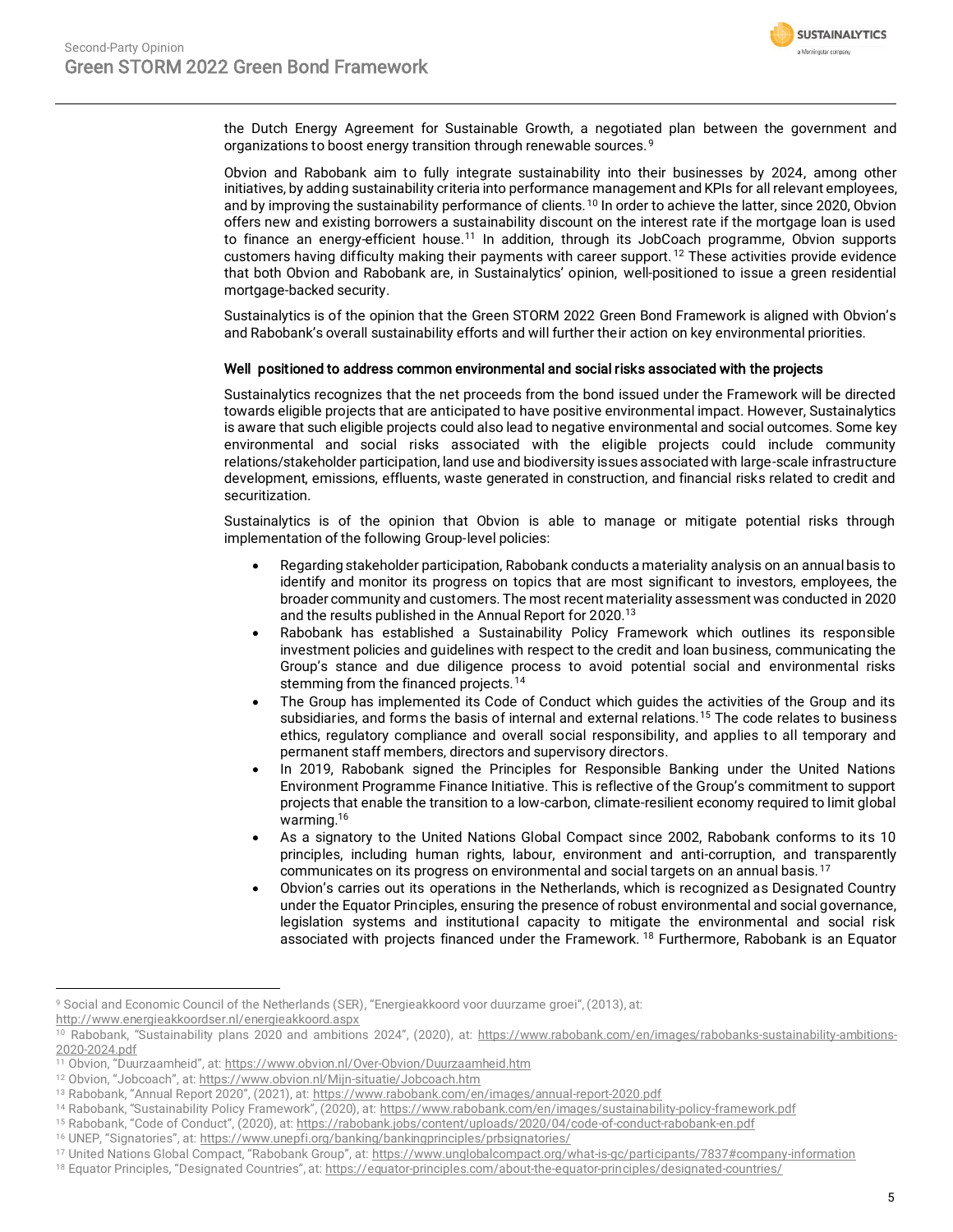

Principles Financial Institution since 2003 and reports on project finance transactions with potential environmental and social risks on an annual basis. <sup>19</sup>

Based on these policies, standards and assessments, Sustainalytics is of the opinion that Obvion has implemented adequate measures and is well positioned to manage and mitigate environmental and social risks commonly associated with the eligible category.

## Section 3: Impact of Use of Proceeds

The use of proceed category is aligned with those recognized by the GBP and is relevant in the local context.

### Importance of energy-efficient buildings in the EU and the Netherlands

Buildings are a key contributor to emissions and the largest consumer of energy in the EU.<sup>20</sup> The buildings sector is responsible for 40% of the EU energy consumption and 36% of GHG emissions.<sup>21</sup> Approximately 35% of the buildings in the EU are more than 50 years old and 75% of the building stock is energy inefficient.<sup>22</sup> The EU has committed to an emissions reduction target of 55% by 2030 compared to 1990 levels.<sup>23</sup> To achieve this, the EU would need to reduce GHG emissions from buildings by 60%, final energy consumption by 14% and energy consumption from heating and cooling by 18% by 2030 compared to 2015 levels.<sup>24,25</sup> Therefore, the renovation of buildings to improve energy performance is expected to play a major role in decarbonizing the sector. The European Commission's Renovation Wave strategy aims to double annual energy renovation rates by 2030 from the current weighted average energy renovation rate of 1%.<sup>26</sup> In line with these commitments, the Energy Performance of Buildings Directive requires public buildings developed since 2019 and new buildings beginning in 2021 to meet NZEB requirements and EPCs to be issued when a building is sold or rented.<sup>27</sup>

The Dutch Government has laid out a multi-sectoral approach to reducing greenhouse gas emissions, which is intended to be aligned with the EU's overall climate strategy.<sup>28</sup> The 2019 Dutch Climate Act guides the government's efforts to achieve a reduction of 49% GHG emissions by 2030 and 95% by 2050, compared to 1990 levels.<sup>29</sup> The construction and housing sector is the source of approximately 13% of emissions in the Netherlands.<sup>30</sup> A key initiative to address the sector's emissions is the requirement that all homes, commercial buildings and public buildings receive EPCs when they are being built, sold or rented.<sup>31</sup> The Government intends to gradually make EPC requirements to obtain building permits more stringent to ensure that new buildings are more efficient. Since 01 January 2021, all new buildings in the Netherlands have to comply with the more recent BENG system,<sup>32</sup> which is the Dutch implementation of NZEB and is based on primary annual fossil energy consumption (in kWh/m<sup>2</sup>) rather than the previous approach, which was based on the energy

[https://www.europarl.europa.eu/doceo/document/A-9-2020-0134\\_EN.html](https://www.europarl.europa.eu/doceo/document/A-9-2020-0134_EN.html)  $21$  European Commission, "In focus: Energy efficiency in buildings", (2020) at:

 $23$  European Commission, "Stepping Up Europe's 2030 climate ambition", (2020), at:

<https://www.eea.europa.eu/data-and-maps/indicators/greenhouse-gas-emissions-from-energy/assessment>

<sup>29</sup> PBL Netherlands Environmental Assessment Agency, "Climate and Energy Outlook 2021", (2021), at:

<sup>&</sup>lt;sup>19</sup> Equator Principles, "Members & Reporting", at: https://equator-principles.com/members-reporting/

<sup>20</sup> European Parliament, "Report on maximizing the energy efficiency potential of the EU building stock", (2020), at:

[https://ec.europa.eu/info/news/focus-energy-efficiency-buildings-2020-feb-17\\_en](https://ec.europa.eu/info/news/focus-energy-efficiency-buildings-2020-feb-17_en)

<sup>&</sup>lt;sup>22</sup> European Commission, "New Rules for Greener and Smarter Buildings will increase quality of life for all Europeans", at:

[https://ec.europa.eu/info/news/new-rules-greener-and-smarter-buildings-will-increase-quality-life-all-europeans-2019-apr-15\\_en](https://ec.europa.eu/info/news/new-rules-greener-and-smarter-buildings-will-increase-quality-life-all-europeans-2019-apr-15_en)

<https://eur-lex.europa.eu/legal-content/EN/TXT/?uri=CELEX:52020DC0562>

<sup>&</sup>lt;sup>24</sup> European Environment Agency, "Greenhouse gas emissions from energy use in buildings in Europe", at:

<sup>25</sup> European Commission, "A Renovation Wave for Europe - greening our buildings, creating jobs, improving lives", at:

https://ec.europa.eu/energy/sites/ener/files/eu\_renovation\_wave\_strategy.pdf

<sup>&</sup>lt;sup>26</sup> European Commission, "Renovation Wave", at: [https://ec.europa.eu/energy/topics/energy-efficiency/energy-efficient-buildings/renovation-wave\\_en](https://ec.europa.eu/energy/topics/energy-efficiency/energy-efficient-buildings/renovation-wave_en) <sup>27</sup> European Commission, "Energy performance of buildings directive", at:

[https://ec.europa.eu/energy/topics/energy-efficiency/energy-efficientbuildings/energy-performance-buildings-directive\\_en](https://ec.europa.eu/energy/topics/energy-efficiency/energy-efficientbuildings/energy-performance-buildings-directive_en)

<sup>&</sup>lt;sup>28</sup> Government of the Netherlands, "Dutch goals within the EU", at: https://www.government.nl/topics/climate-change/eu-policy

https://www.pbl.nl/sites/default/files/downloads/pbl-2021-netherlands-climate-and-energy-outlook\_2021-summary-4709.pdf <sup>30</sup> Ibid.

<sup>31</sup> Government of the Netherlands, "Mandatory EPCs for buildings", at: https://www.government.nl/topics/energy-performance-certificates-for-homes-andbuildings/mandatory-epcs-for-buildings

<sup>&</sup>lt;sup>32</sup> BENG (Bijna Energieneutrale Gebouwen) is the Dutch standard that implements nearly zero-energy building requirements in the Netherlands.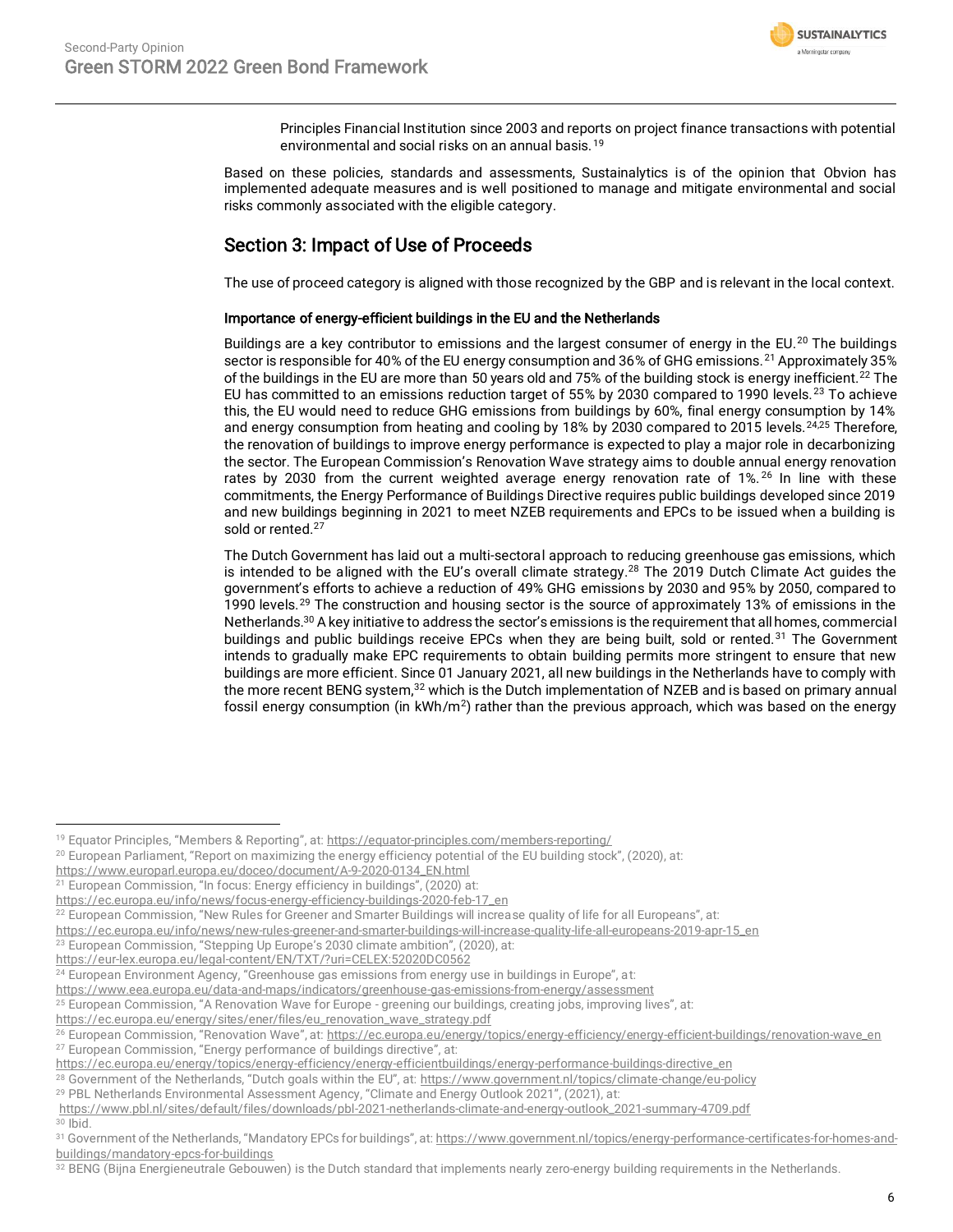

index of a property.<sup>33</sup> The Dutch government expects to enhance the energy efficiency of 1.5 million homes by 2030 and reduce average emissions from the sector from 21.6 MtCO<sub>2</sub>e in 2020 to 19 MtCO<sub>2</sub>e by 2030.<sup>34,35</sup>

Based on the above context, Sustainalytics is of the opinion that the asset selection criteria defined by Obvion are aligned with the Dutch government's initiatives to improve energy efficiency in the housing sector and contribute to the overall efforts towards emission reduction.

#### Alignment with/contribution to SDGs

The Sustainable Development Goals (SDGs) were adopted in September 2015 by the United Nations General Assembly and form part of an agenda for achieving sustainable development by the year 2030. The bond issued under the Green STORM 2022 Green Bond Framework is expected to advance the following SDGs and targets:

| Use of Proceeds<br>Category | <b>SDG</b>                                | <b>SDG</b> target                                                                                                                                                                  |
|-----------------------------|-------------------------------------------|------------------------------------------------------------------------------------------------------------------------------------------------------------------------------------|
| <b>Green Buildings</b>      | 7. Affordable and Clean<br>Energy         | 7.3 By 2030, double the global rate of<br>improvement in energy efficiency                                                                                                         |
|                             | 11. Sustainable Cities and<br>Communities | 11.6 By 2030, reduce the adverse per capita<br>environmental impact of cities, including by<br>paying special attention to air quality and<br>municipal and other waste management |

### Conclusion

Obvion has developed Green STORM 2022 Green Bond Framework under which it intends to issue a green residential mortgage-backed bond and use the proceeds to refinance its green mortgage portfolio. Sustainalytics considers that the projects funded by the green bond proceeds are expected to deliver positive environmental impact by improving the energy performance of the building stock in the Netherlands.

The Green STORM 2022 transaction outlines a process by for tracking, allocating and managing, and makes commitments for Obvion to report on the allocation and impact of the use of proceeds. Furthermore, Sustainalytics believes that the Green STORM 2022 Green Bond Framework is aligned with the overall sustainability strategy of the company and that the green use of proceeds category will contribute to the advancement of the UN Sustainable Development Goals 7 and 11. Additionally, Sustainalytics is of the opinion that Obvion has adequate measures to identify, manage and mitigate environmental and social risks commonly associated with the eligible projects.

Based on the above, Sustainalytics is confident that Obvion N.V. is well positioned to issue green bonds and that the Green STORM 2022 Green Bond Framework is robust, transparent and in alignment with the four core components of the Green Bond Principles 2021.

**SUSTAINALYTICS** a Morninostar company

<span id="page-6-0"></span><sup>33</sup> Government of the Netherlands, "Energieprestatie - BENG", at: https://www.rvo.nl/onderwerpen/duurzaam-ondernemen/gebouwen/wetten-en-regelsgebouwen/nieuwbouw/energieprestatie-beng

<sup>34</sup> Government of the Netherlands, "Measures to reduce greenhouse gas emissions", at: https://www.government.nl/topics/climate-change/nationalmeasures

<sup>35</sup> PBL Netherlands Environmental Assessment Agency, "Climate and Energy Outlook 2021", (2021), at:

https://www.pbl.nl/sites/default/files/downloads/pbl-2021-netherlands-climate-and-energy-outlook\_2021-summary-4709.pdf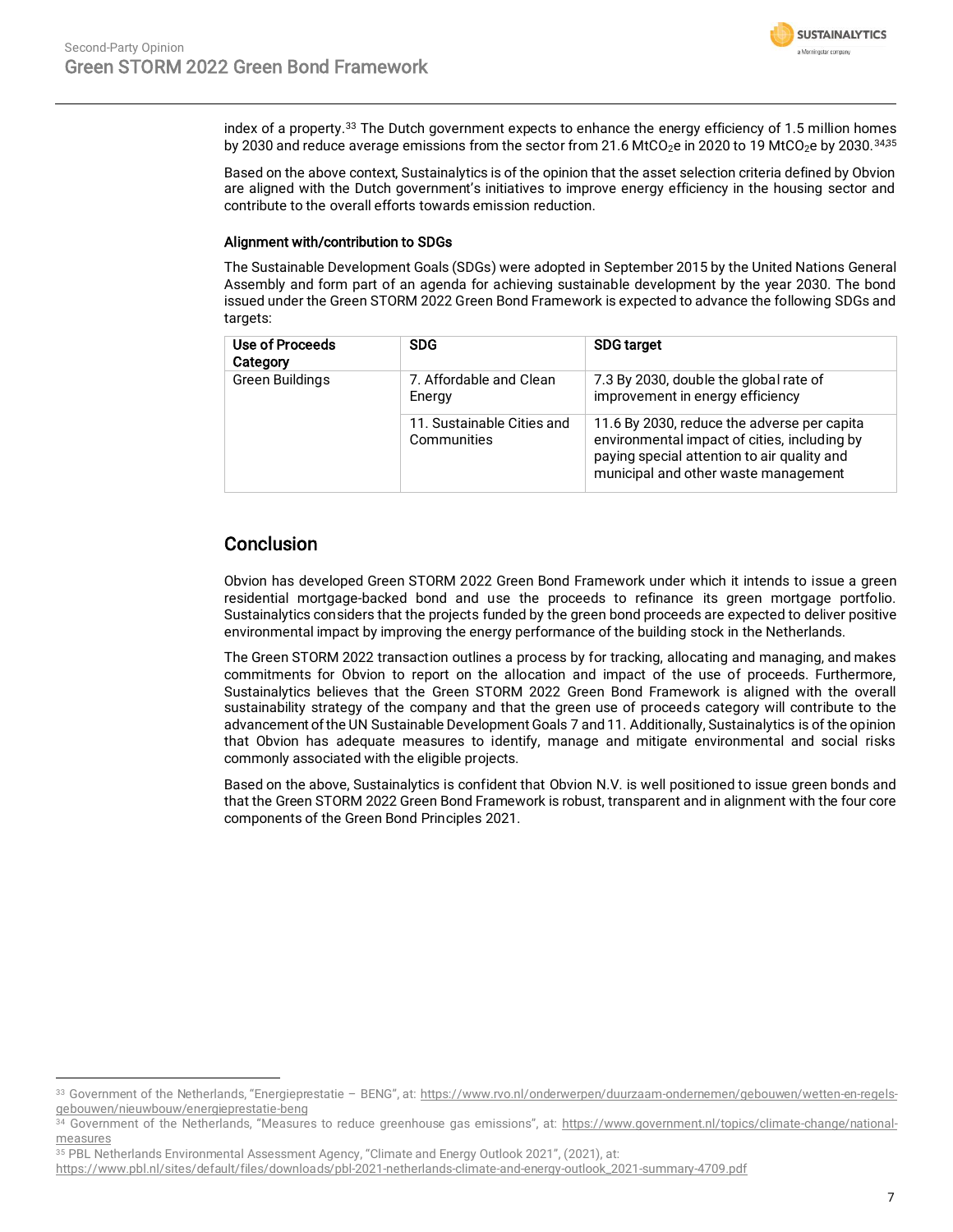

## Appendices

## Appendix 1: The Framework Selection Methodology

The Framework's selection methodology is based on EPCs as calculated by the Dutch government's methodologies. As of 01/01/2021, a new standard to determine EPCs is used. The Green STORM 2022 transaction can include EPCs that have been issued before or after 31/12/2020. Both methodologies are described as follows:

For EPCs issued before 31/12/2020:

- (i) The calculation methodology version 1.2 ("Rekenmethodiek definitief energielabel inclusief indeling energielabelklassen") of the Netherlands Enterprise Agency ("Rijksdienst voor Ondernemend Nederland" (RVO)) which stated the provisional EPCs and the Energy Index (EI) which was used to determine definitive EPCs; and
- (ii) The Dutch Buildings Directive ("Bouwbesluit")<sup>36</sup> which set the Dutch energy performance coefficient requirements for newly built residential houses and which was in line with the European Buildings Directive.

For EPCs issued as of 01/01/2021:

The Dutch government uses a new standard to determine the EPC for newly built houses, "Bijna Energieneutrale Gebouwen" (BENG), <sup>37</sup> which is based on NTA 8800 and is compliant with the European Energy Performance of Buildings Directive (EPBD).<sup>38</sup> It includes a scale based on BENG requirements which focuses on the energy requirements of a house (BENG 1, 2 and 3) and has replaced the system of energy performance coefficients. They apply to all buildings for which an environmental permit (for the construction of a new building) has been filed after 31 December 2020.The BENG regulation distinguishes three different criteria:

- (i) BENG 1: The maximum energy demand in kWh per square meter on an annual basis;
- (ii) BENG 2: The maximum allowed usage of primary fossil energy per square meter on an annual basis; and,
- (iii) BENG 3: The minimum required percentage of renewable energy that is generated by the property.

The new certificates are provided by accredited real estate certification organizations. It has no effect on EPCs already issued before 01/01/2021, which remain valid for a period of 10 years after issuance. EPCs ranked houses based on their environmental impact with A being the highest and G being the lowest category, where the energy performance coefficient was the minimum environmental standard for newly built residential buildings. All houses and apartments must have an energy label when they are being built, sold or rented. Since January 2021, homeowners that sell their house are obliged to request a definitive EPC, which can only be issued by a certified advisor.

### Dutch housing energy performance methodology – comparison between the old and new method

The new standard used from 01/01/2021 onwards will have an impact on both the norms of newly built buildings as well as EPCs issued from 2021 onwards for existing buildings. The new methodology has been calibrated to align with the current distribution of EPCs of the Dutch housing stock. According to the second opinion "Inijking energielabels woningen", <sup>39</sup> an EPC issued under the old and new methodology will on average stay the same. Based on their calculations, 53% of the houses would receive the same energy performance certificate, while 21% would receive a one notch improvement and 17% would receive a one notch deterioration. Hence, in total 91% of the EPCs issued under both standards would be within one notch of each other. On average, the total difference is close to 0. As the Green STORM 2022 transaction can include both EPCs issued under the new and old criteria the before mentioned shows that for comparison reasons these on average align to one another.

<sup>&</sup>lt;sup>36</sup> Netherlands Enterprise Agency RVO, "Building regulations", (2021), at: <https://business.gov.nl/regulation/building-regulations/><br><sup>37</sup> Piikedienst Wort Ondernamend Nederlands "Energienrestatie – Beng" (2022), at: https:

<sup>37</sup> Rijksdienst voor Ondernemend Nederlands, "Energieprestatie – Beng", (2022), at: [https://www.rvo.nl/onderwerpen/duurzaam](https://www.rvo.nl/onderwerpen/duurzaam-ondernemen/gebouwen/wetten-en-regels/nieuwbouw/energieprestatie-beng)[ondernemen/gebouwen/wetten-en-regels/nieuwbouw/energieprestatie-beng](https://www.rvo.nl/onderwerpen/duurzaam-ondernemen/gebouwen/wetten-en-regels/nieuwbouw/energieprestatie-beng)

<sup>38</sup> European Commission, "Energy Performance of Buildings Directive", (2022), at[: https://ec.europa.eu/energy/topics/energy-efficiency/energy-efficient](https://ec.europa.eu/energy/topics/energy-efficiency/energy-efficient-buildings/energy-performance-buildings-directive_en)[buildings/energy-performance-buildings-directive\\_en](https://ec.europa.eu/energy/topics/energy-efficiency/energy-efficient-buildings/energy-performance-buildings-directive_en)

<sup>39</sup> INNAX, Rijksdienst voor Ondernemend Nederland, (2020), at: [https://www.rijksoverheid.nl/documenten/publicaties/2019/10/04/advies-inijking](https://www.rijksoverheid.nl/documenten/publicaties/2019/10/04/advies-inijking-labelklassen-energielabel-op-basis-van-nta-8800-woningbouw-en-utiliteitsbouw)[labelklassen-energielabel-op-basis-van-nta-8800-woningbouw-en-utiliteitsbouw](https://www.rijksoverheid.nl/documenten/publicaties/2019/10/04/advies-inijking-labelklassen-energielabel-op-basis-van-nta-8800-woningbouw-en-utiliteitsbouw)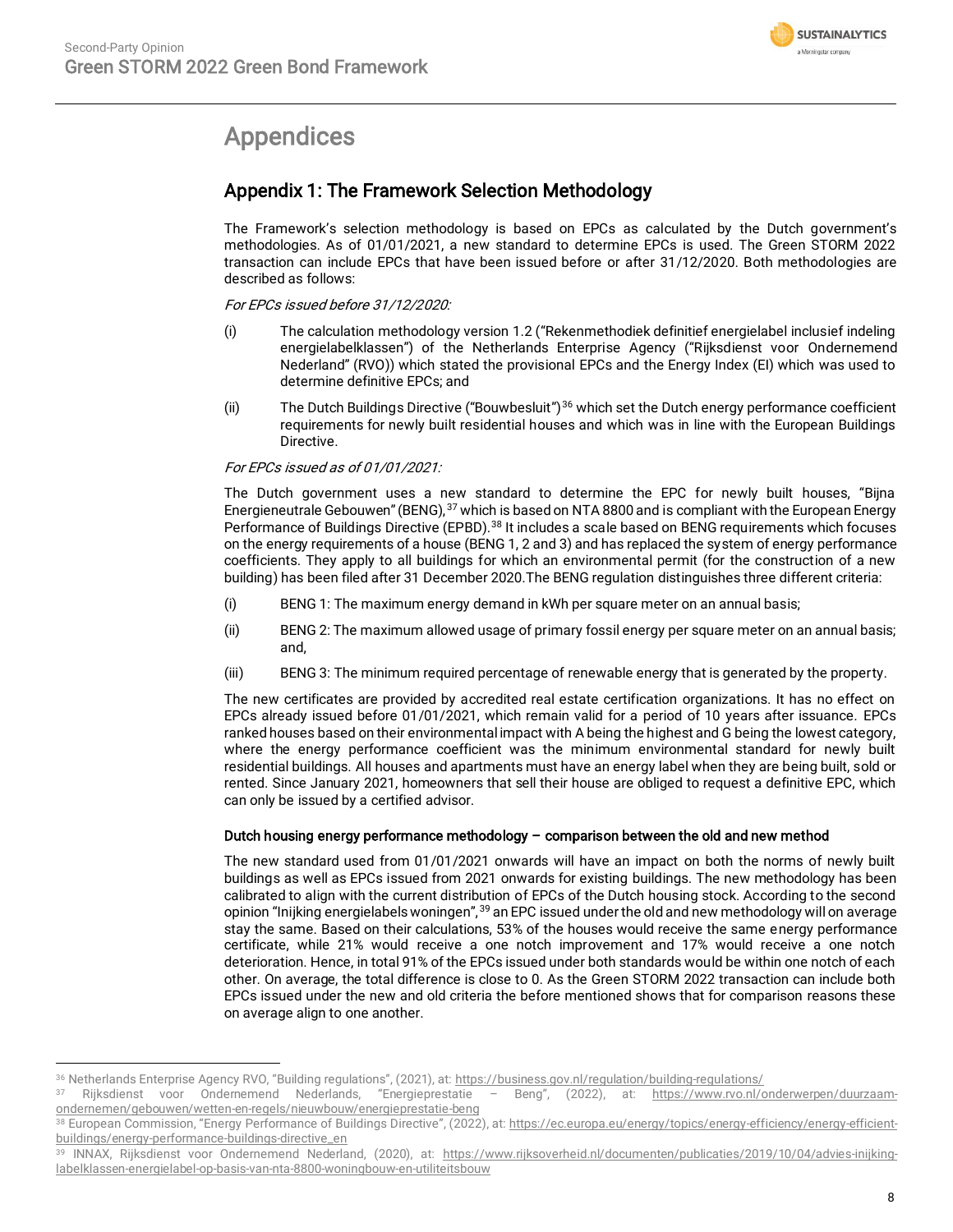

### Identification of houses with a net primary energy demand which is at least 10% lower than the requirement of Nearly Zero Emissions Building (NZEB)

The requirements in the Dutch Buildings Directive ("Bouwbesluit") as of 01/01/2021 for newly built houses include a maximum primary fossil energy consumption of 50 kWh/m2 per year. This translates to a minimum EPC A+++ based on the Energy Performance (Buildings) Regulations ("Regeling energieprestatie gebouwen"). In order to identify the portfolio which has a net primary energy demand which is at least 10% lower than the requirement of the NZEB, a house can have a maximum primary fossil energy consumption of 45 kWh/m2 per year. All houses built as of 01/01/2021 that have an EPC of A++++ and those that have an EPC of A+++ and a maximum primary fossil energy consumption of 45 kWh/m2 per year are therefore meeting the at least 10% lower than NZEB requirements threshold (please refer to Table 1 below). Obvion applies a conservative approach to this, by focusing on the most energy efficient houses in this category by selecting only those houses that have at least an A++++ certificate. Based on the EPC data as provided by Calcasa, combined with data on the construction year, it is possible for Obvion to identify all houses that have been built since 1 January 2021 and that have at least an EPC label of A++++.

| Energy performance certificate | Primary fossil energy consumption (in kWh/m <sup>2</sup> .jr) |
|--------------------------------|---------------------------------------------------------------|
| $A + + + +$                    | $= 0.00$                                                      |
| $A+++$                         | $0.01 - 50.00$                                                |
| $A++$                          | $50.01 - 75.00$                                               |
| $A+$                           | 75.01 - 105.00                                                |
| İΑ                             | $105.01 - 160.00$                                             |
| ΙB                             | $160.01 - 190.00$                                             |
| Iс                             | $190.01 - 250.00$                                             |
| <b>D</b>                       | $250.01 - 290.00$                                             |
| İΕ                             | $290.01 - 335.00$                                             |
| IF                             | $335.01 - 380.00$                                             |
| G                              | >380.00                                                       |

Table 1. EPC mapping based on primary fossil energy performance consumption (as included in the Energy Performance (Buildings) Regulations ("Regeling energieprestatie gebouwen"))

### Matching Obvion's mortgage loans with EPC data

To identify the current EPCs of Obvion's mortgage pool, Obvion matches the zip codes and addresses of the residential buildings that serve as collateral to the mortgage loans with externally provided EPC data. The data was provided by real estate data provider Calcasa.<sup>40</sup> Calcasa has provided an overview of the EPCs issued in respect of the properties that secure the relevant mortgage loans. For properties in respect of which definitive EPCs have been issued, Calcasa relied on the information provided by the RVO. Based on the EPC data provided combined with the construction year of the house, it is possible for Obvion to identify this group.

<sup>40</sup> Calcasa, "About us", (2022), at: <https://www.calcasa.co.uk/about>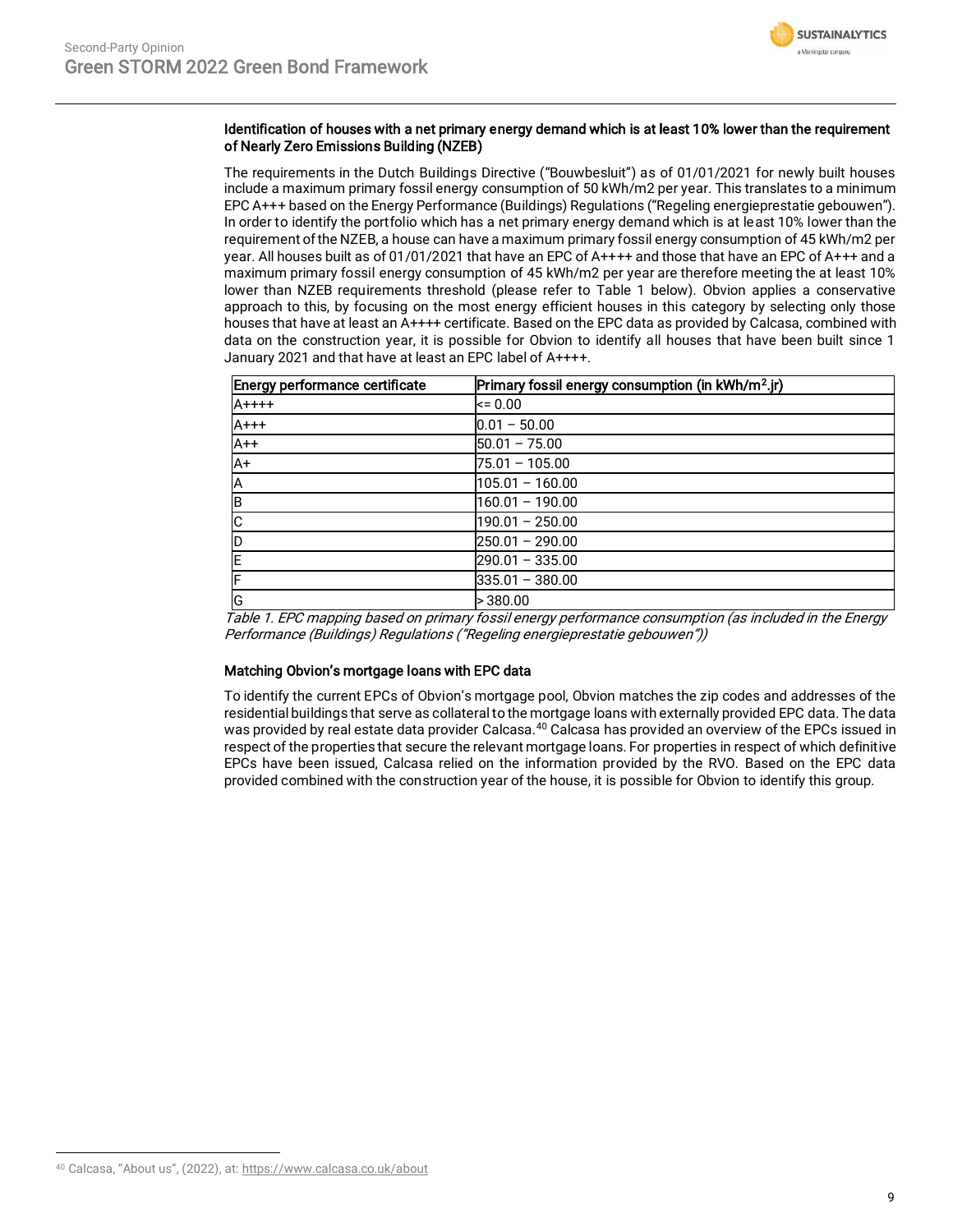

## Appendix 2: Green Bond / Green Bond Programme - External Review Form

### Section 1. Basic Information

| Issuer name:                                                                                                       | Obvion N.V.    |
|--------------------------------------------------------------------------------------------------------------------|----------------|
| Green Bond ISIN or Issuer Green Bond Framework Green STORM 2022 Green Bond Framework<br>Name, if applicable:       |                |
| Review provider's name:                                                                                            | Sustainalytics |
| Completion date of this form:                                                                                      | March 18, 2022 |
| Publication date of review publication:<br>Original publication date <i>[please fill this out for</i><br>updates}. |                |

### Section 2. Review overview

### SCOPE OF REVIEW

The following may be used or adapted, where appropriate, to summarize the scope of the review.

The review assessed the following elements and confirmed their alignment with the GBP:

| ⊠ | Use of Proceeds                             | $\boxtimes$ | Process for Project Evaluation and<br>Selection |
|---|---------------------------------------------|-------------|-------------------------------------------------|
| ⊠ | <b>Management of Proceeds</b>               | ⊠           | Reporting                                       |
|   | ROLE(S) OF REVIEW PROVIDER                  |             |                                                 |
| ⊠ | Consultancy (incl. 2 <sup>nd</sup> opinion) | П           | Certification                                   |
|   | Verification                                | г           | Rating                                          |

□ Other (please specify):

Note: In case of multiple reviews / different providers, please provide separate forms for each review.

### EXECUTIVE SUMMARY OF REVIEW and/or LINK TO FULL REVIEW (if applicable)

Please refer to Evaluation Summary above.

### Section 3. Detailed review

Reviewers are encouraged to provide the information below to the extent possible and use the comment section to explain the scope of their review.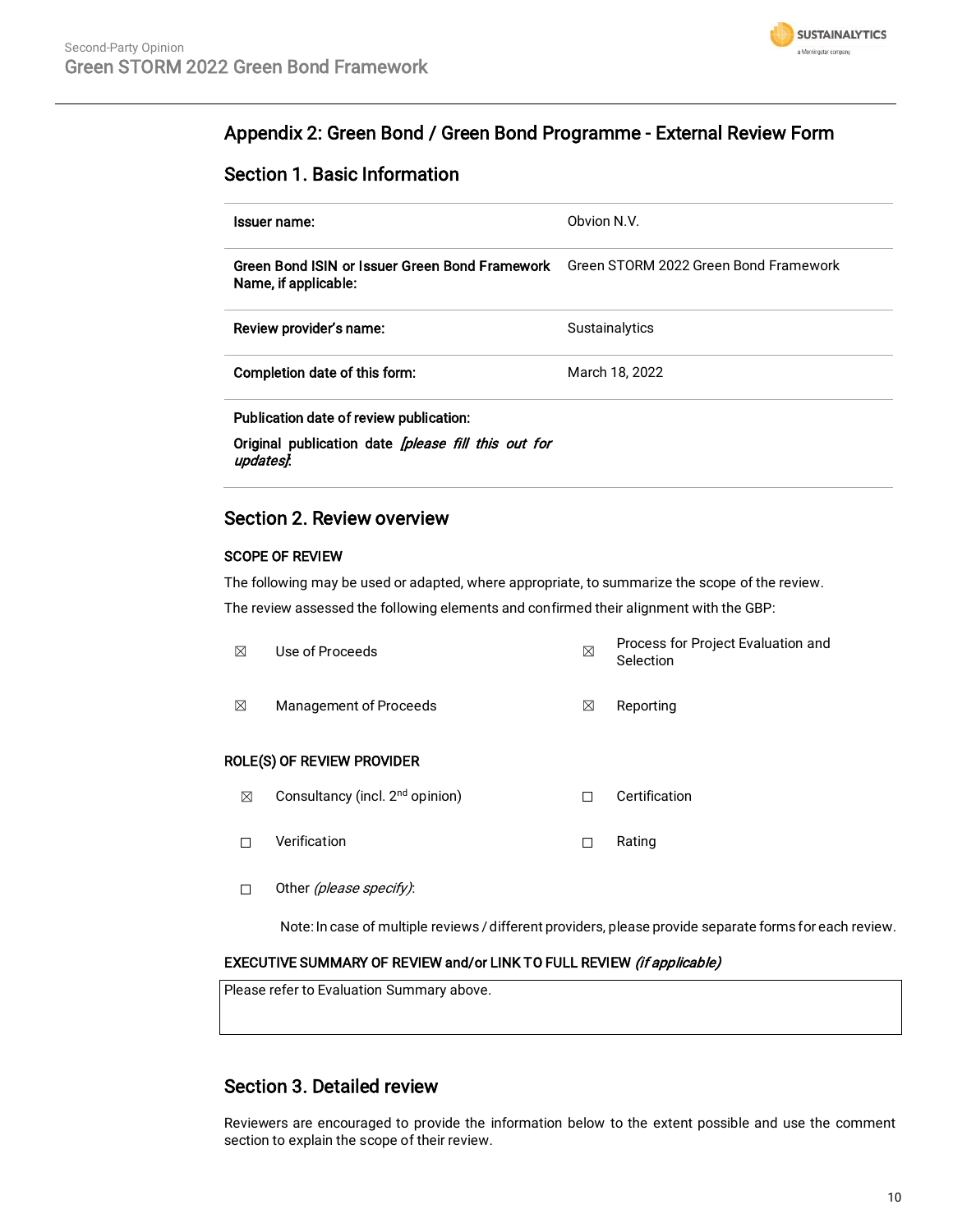

### 1. USE OF PROCEEDS

Overall comment on section (if applicable):

The eligible category for the use of proceeds  $-$  Green Buildings  $-$  is aligned with those recognized by the Green Bond Principles 2021. Sustainalytics considers that the eligible categories will lead to positive environmental impacts and advance the UN Sustainable Development Goals, specifically SDG 7 and 11.

### Use of proceeds categories as per GBP:

|   | Renewable energy                                                                                                               |   | Energy efficiency                                                                  |
|---|--------------------------------------------------------------------------------------------------------------------------------|---|------------------------------------------------------------------------------------|
| П | Pollution prevention and control                                                                                               |   | Environmentally sustainable management of<br>living natural resources and land use |
| П | Terrestrial and aquatic biodiversity<br>conservation                                                                           | П | Clean transportation                                                               |
| П | Sustainable water and wastewater<br>management                                                                                 |   | Climate change adaptation                                                          |
| П | Eco-efficient and/or circular economy<br>adapted products, production technologies<br>and processes                            | ⊠ | Green buildings                                                                    |
| П | Unknown at issuance but currently expected<br>to conform with GBP categories, or other<br>eligible areas not yet stated in GBP | п | Other (please specify):                                                            |

If applicable please specify the environmental taxonomy, if other than GBP:

### 2. PROCESS FOR PROJECT EVALUATION AND SELECTION

Overall comment on section (if applicable):

Obvion N.V.'s internal process in evaluating and selecting projects is overseen by a dedicated internal team consisting of representatives from the Funding & Portfolio Management team of Obvion, and the Securitisation & Covered Bonds team and Sustainability Capital Markets teams of Rabobank. The team will select the eligible mortgages, using data provided by real estate data provider Calcasa. Sustainalytics considers the project selection process in line with market practice.

### Evaluation and selection

| ⊠ | Credentials on the issuer's environmental<br>sustainability objectives            | ⊠ | Documented process to determine that<br>projects fit within defined categories                  |
|---|-----------------------------------------------------------------------------------|---|-------------------------------------------------------------------------------------------------|
| ⊠ | Defined and transparent criteria for projects<br>eligible for Green Bond proceeds | ⊠ | Documented process to identify and<br>manage potential ESG risks associated<br>with the project |
|   | Summary criteria for project evaluation and<br>selection publicly available       |   | Other (please specify):                                                                         |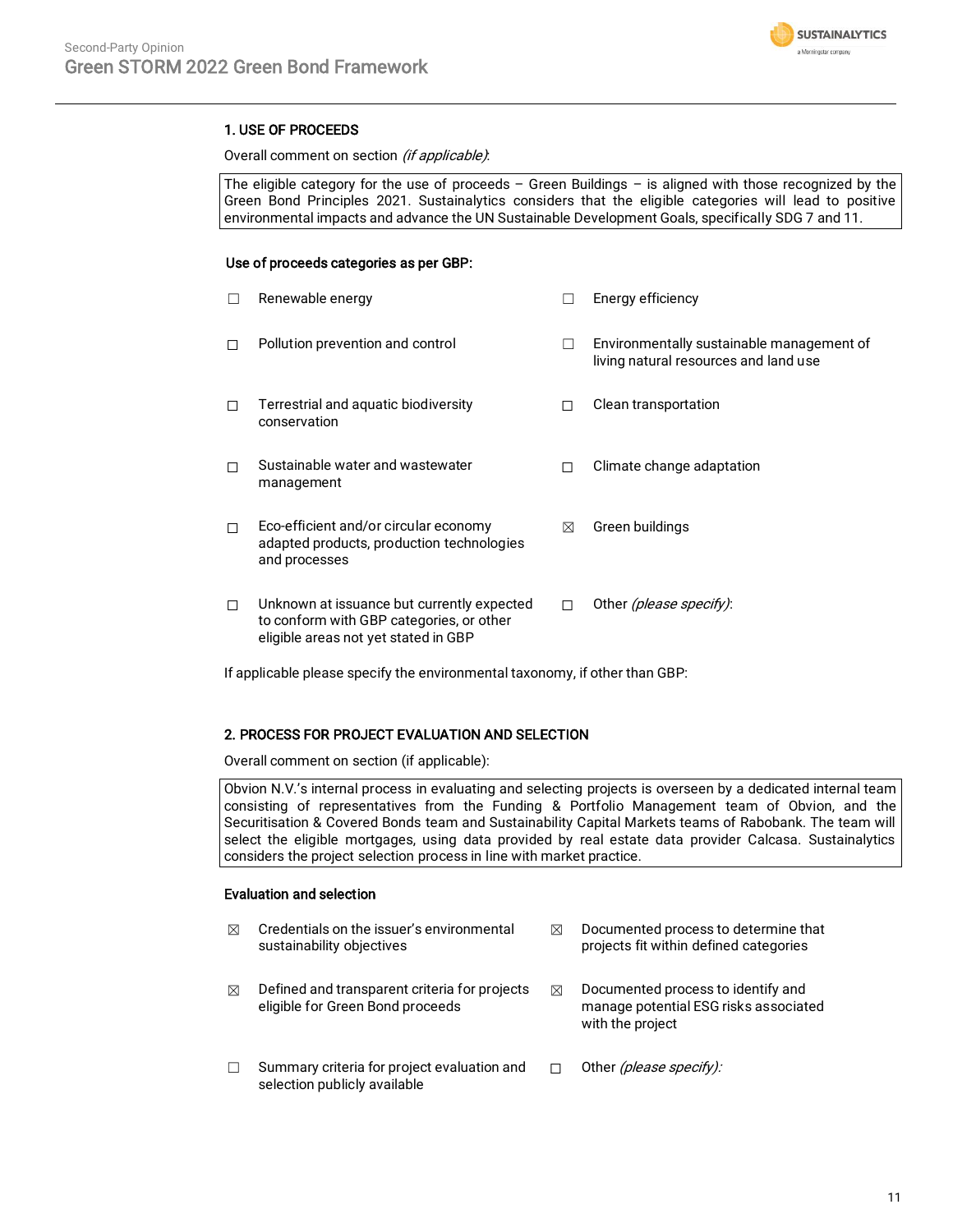

#### Information on Responsibilities and Accountability

- $\boxtimes$  Evaluation / Selection criteria subject to external advice or verification
- ☐ In-house assessment

 $\Box$  Other (please specify):

### 3. MANAGEMENT OF PROCEEDS

Overall comment on section (if applicable):

Obvion N.V. will allocate the full amount of net proceeds of the RMBS transaction to refinance eligible assets at the time of closing of the issuance. Obvion will report on a monthly basis on the portfolio regarding size, prepayments, defaults, and losses. Obvion commits to purchasing back any loans which are no longer compliant and substituting any ineligible mortgages. This is in line with market practice.

### Tracking of proceeds:

- $\boxtimes$  Green Bond proceeds segregated or tracked by the issuer in an appropriate manner
- ☐ Disclosure of intended types of temporary investment instruments for unallocated proceeds
- □ Other *(please specify)*:

#### Additional disclosure:

|   | Allocations to future investments only                     | ⊠ | Allocations to both existing and future<br>investments |
|---|------------------------------------------------------------|---|--------------------------------------------------------|
|   | Allocation to individual disbursements                     | ⊠ | Allocation to a portfolio of<br>disbursements          |
| П | Disclosure of portfolio balance of<br>unallocated proceeds |   | Other (please specify):                                |

### 4. REPORTING

Overall comment on section (if applicable):

Obvion will provide loan level data to investors on the underlying pool of eligible assets. Once a year, Obvion will report on the composition of the mortgages in the transaction pool in terms of compliance with the selection criteria. On a quarterly basis, Obvion will publish information on the EPCs of the properties securing the mortgage loans as part of the ESMA reporting templates. In addition, Obvion has appointed a third-party to calculate the estimated impact of the transaction at issuance, in terms of CO2 reduction achieved based on the real energy consumption of assets, which will be made available to investors. Based on the commitment to both allocation reporting and impact reporting, Sustainalytics considers this process to be in line with market practice.

### Use of proceeds reporting:

- 
- ☐ Project-by-project ☒ On a project portfolio basis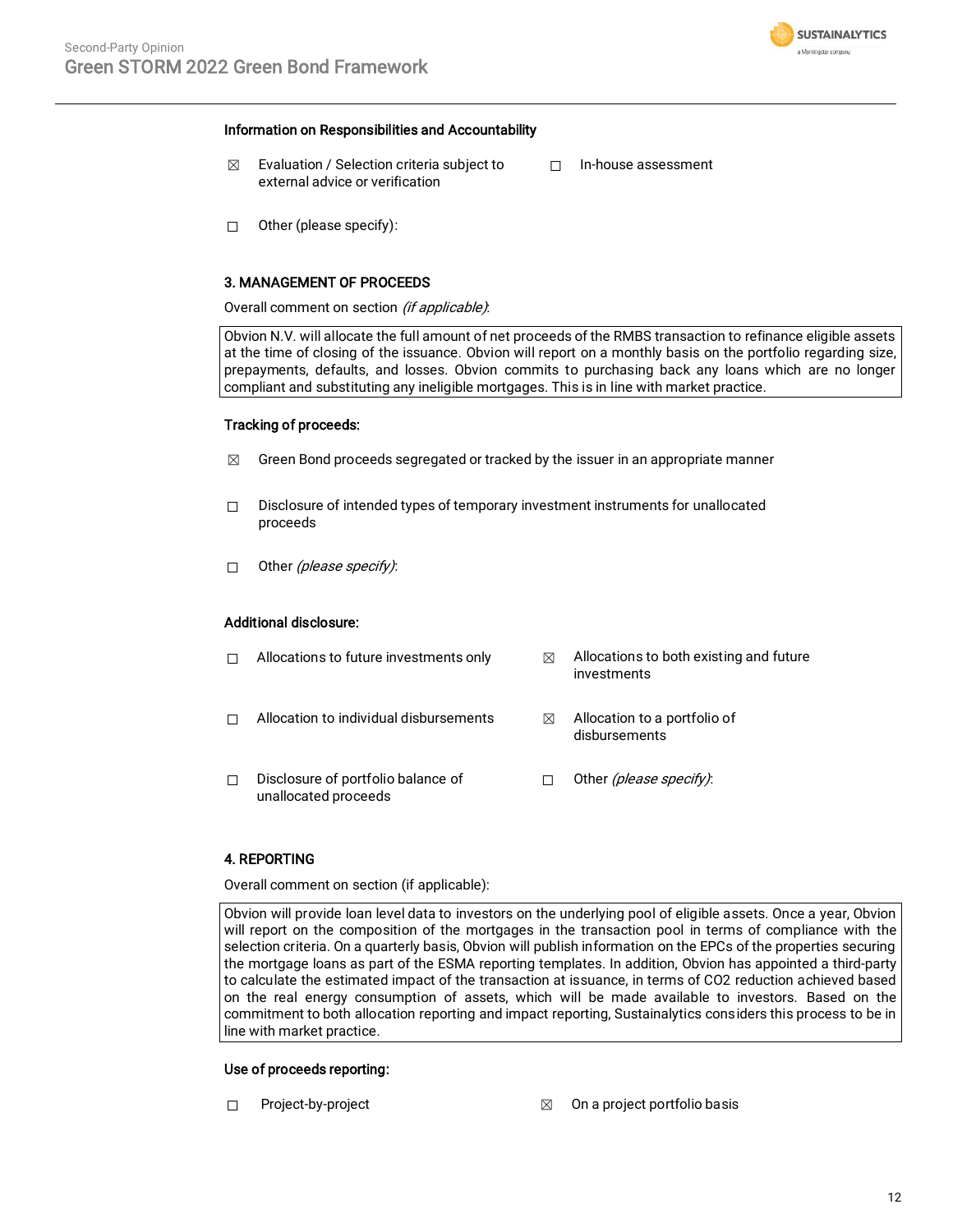

| п | Linkage to individual bond(s) |                                             | П  |        | Other (please specify):                          |
|---|-------------------------------|---------------------------------------------|----|--------|--------------------------------------------------|
|   |                               | Information reported:                       |    |        |                                                  |
|   | $\boxtimes$                   | Allocated amounts                           |    | П.     | Green Bond financed share of total<br>investment |
|   | $\Box$                        | Other (please specify):                     |    |        |                                                  |
|   |                               | Frequency:                                  |    |        |                                                  |
|   | ⊠                             | Annual                                      |    | п      | Semi-annual                                      |
|   | $\Box$                        | Other (please specify):                     |    |        |                                                  |
|   | Impact reporting:             |                                             |    |        |                                                  |
| □ | Project-by-project            |                                             | ⊠  |        | On a project portfolio basis                     |
| □ | Linkage to individual bond(s) |                                             | □  |        | Other (please specify):                          |
|   |                               |                                             |    |        |                                                  |
|   |                               | Information reported (expected or ex-post): |    |        |                                                  |
|   | ⊠                             | GHG Emissions / Savings                     |    | ⊠      | <b>Energy Savings</b>                            |
|   | П.                            | Decrease in water use                       |    | $\Box$ | Other ESG indicators (please<br>specify):        |
|   |                               | Frequency                                   |    |        |                                                  |
|   | ⊠                             | Annual                                      |    | п      | Semi-annual                                      |
|   | ⊠                             | Other (please specify): Quarterly           |    |        |                                                  |
|   | <b>Means of Disclosure</b>    |                                             |    |        |                                                  |
| ⊠ |                               | Information published in financial report   | □  | report | Information published in sustainability          |
| 0 | documents                     | Information published in ad hoc             | П. |        | Other (please specify):                          |
|   |                               |                                             |    |        |                                                  |

Where appropriate, please specify name and date of publication in the useful links section.

USEFUL LINKS (e.g. to review provider methodology or credentials, to issuer's documentation, etc.)

### SPECIFY OTHER EXTERNAL REVIEWS AVAILABLE, IF APPROPRIATE

### Type(s) of Review provided:

- ☐ Consultancy (incl. 2nd opinion) ☐ Certification
	-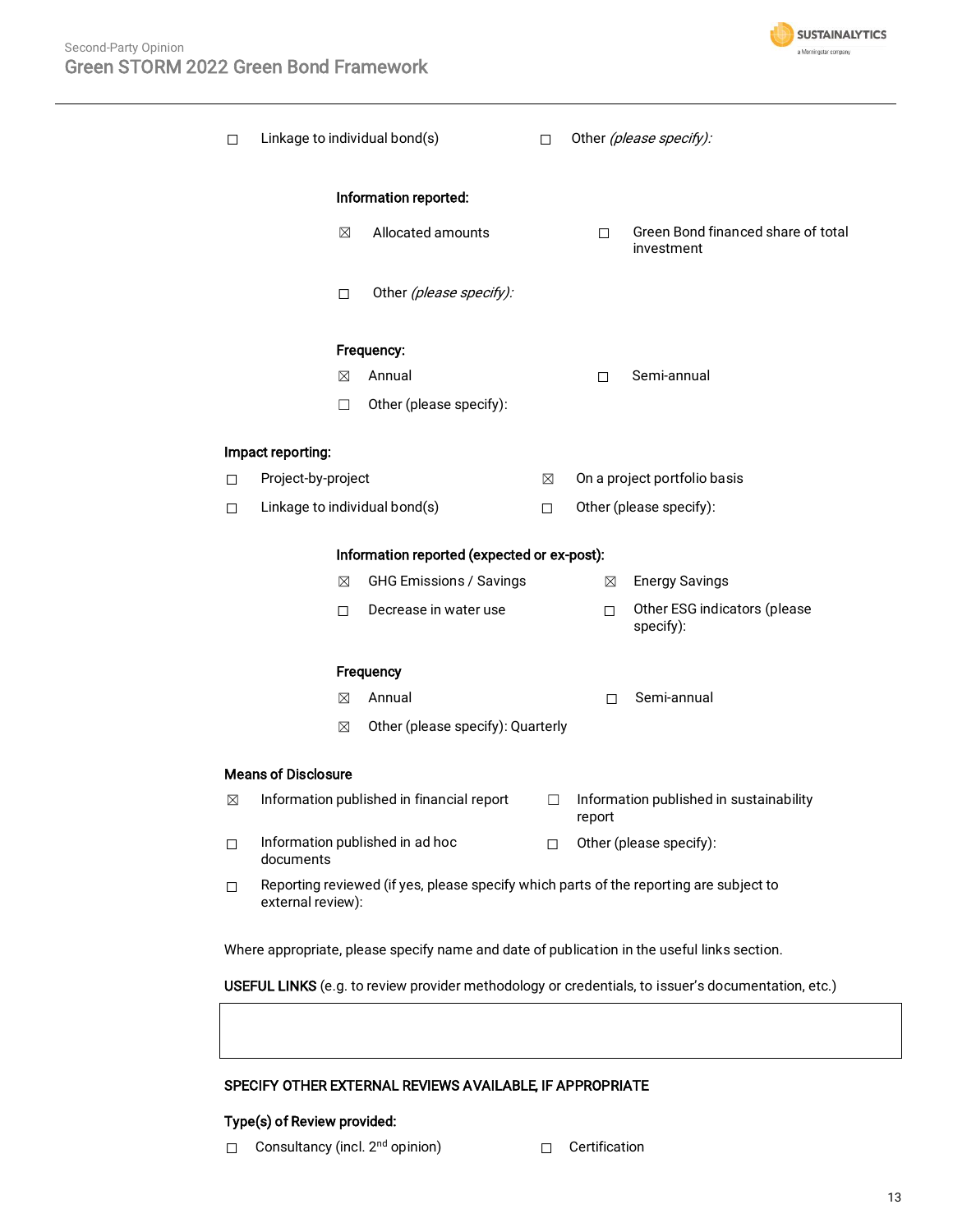

☐ Verification / Audit ☐ Rating

 $\Box$  Other *(please specify):* 

Review provider(s): Date of publication:

### ABOUT ROLE(S) OF INDEPENDENT REVIEW PROVIDERS AS DEFINED BY THE GBP

- i. Second-Party Opinion: An institution with environmental expertise, that is independent from the issuer may issue a Second-Party Opinion. The institution should be independent from the issuer's adviser for its Green Bond framework, or appropriate procedures, such as information barriers, will have been implemented within the institution to ensure the independence of the Second-Party Opinion. It normally entails an assessment of the alignment with the Green Bond Principles. In particular, it can include an assessment of the issuer's overarching objectives, strategy, policy and/or processes relating to environmental sustainability, and an evaluation of the environmental features of the type of projects intended for the Use of Proceeds.
- ii. Verification: An issuer can obtain independent verification against a designated set of criteria, typically pertaining to business processes and/or environmental criteria. Verification may focus on alignment with internal or external standards or claims made by the issuer. Also, evaluation of the environmentally sustainable features of underlying assets may be termed verification and may reference external criteria. Assurance or attestation regarding an issuer's internal tracking method for use of proceeds, allocation of funds from Green Bond proceeds, statement of environmental impact or alignment of reporting with the GBP, may also be termed verification.
- iii. Certification: An issuer can have its Green Bond or associated Green Bond framework or Use of Proceeds certified against a recognised external green standard or label. A standard or label defines specific criteria, and alignment with such criteria is normally tested by qualified, accredited third parties, which may verify consistency with the certification criteria.
- iv. Green Bond Scoring/Rating: An issuer can have its Green Bond, associated Green Bond framework or a key feature such as Use of Proceeds evaluated or assessed by qualified third parties, such as specialised research providers or rating agencies, according to an established scoring/rating methodology. The output may include a focus on environmental performance data, the process relative to the GBP, or another benchmark, such as a 2-degree climate change scenario. Such scoring/rating is distinct from credit ratings, which may nonetheless reflect material environmental risks.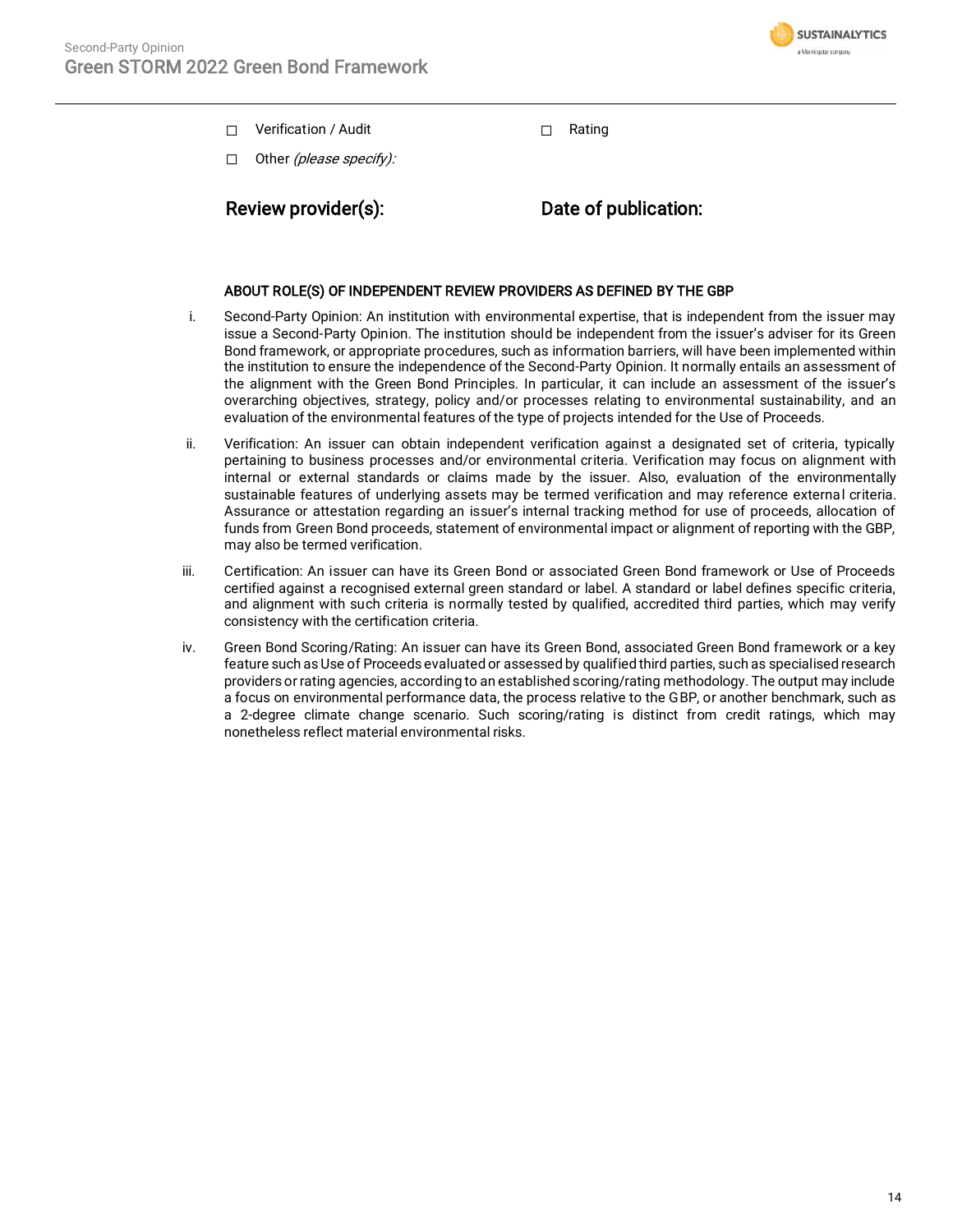

## Disclaimer

### Copyright ©2022 Sustainalytics. All rights reserved.

The information, methodologies and opinions contained or reflected herein are proprietary of Sustainalytics and/or its third party suppliers (Third Party Data), and may be made available to third parties only in the form and format disclosed by Sustainalytics, or provided that appropriate citation and acknowledgement is ensured. They are provided for informational purposes only and (1) do not constitute an endorsement of any product or project; (2) do not constitute investment advice, financial advice or a prospectus; (3) cannot be interpreted as an offer or indication to buy or sell securities, to select a project or make any kind of business transactions; (4) do not represent an assessment of the issuer's economic performance, financial obligations nor of its creditworthiness; and/or (5) have not and cannot be incorporated into any offering disclosure.

These are based on information made available by the issuer and therefore are not warranted as to their merchantability, completeness, accuracy, up-to-dateness or fitness for a particular purpose. The information and data are provided "as is" and reflect Sustainalytics` opinion at the date of their elaboration and publication. Sustainalytics accepts no liability for damage arising from the use of the information, data or opinions contained herein, in any manner whatsoever, except where explicitly required by law. Any reference to third party names or Third Party Data is for appropriate acknowledgement of their ownership and does not constitute a sponsorship or endorsement by such owner. A list of our third-party data providers and their respective terms of use is available on our website. For more information, visit [http://www.sustainalytics.com/legal-disclaimers.](http://www.sustainalytics.com/legal-disclaimers)

The issuer is fully responsible for certifying and ensuring the compliance with its commitments, for their implementation and monitoring.

In case of discrepancies between the English language and translated versions, the English language version shall prevail.